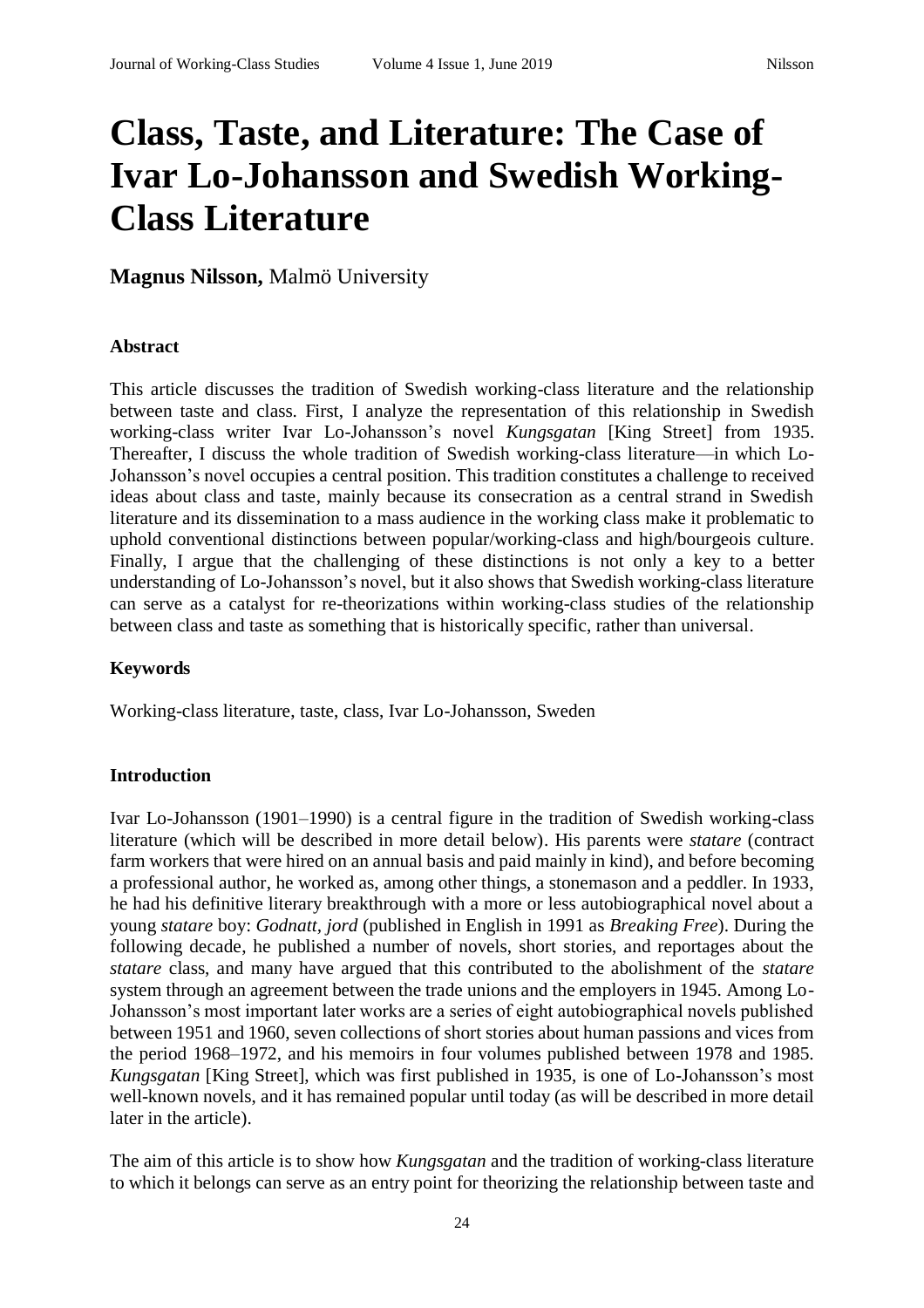class. First, I will analyze how this relationship is represented in Lo-Johansson's novel. Thereafter, I will turn to Swedish working-class literature in general and discuss how it brings to the fore questions about taste and class. Above all, I will show that its consecration as a central strand in national literature and its dissemination to a mass audience in the working class constitutes a challenge to conventional distinctions between popular/working-class and high/bourgeois culture. However, the article makes an intervention not only in the study of Swedish working-class literature but also in the study of working-class literature in general, as well as in theoretical discourses about the relationship between class and taste within workingclass studies more broadly. The main claim in this article is that the relationship between class and taste should be viewed as historically specific rather than universal.

#### **Previous Research**

Swedish working-class literature is relatively well researched, and in recent years, it has received increased scholarly attention—especially within a Nordic network for the study of working-class literature, which has hitherto organized six conferences and published four edited collections (Agrell et al. 2016; Hamm, Nestås Mathisen & Neple 2017; Jonsson et al. 2011; Jonsson et al. 2014).

Lo-Johansson has been the object of many academic studies, but although several of them focus on his novels from the 1930s, the scholarship on *Kungsgatan* is meagre. Ola Holmgren (1998) devotes a few pages to the novel in a monograph about Lo-Johansson's whole oeuvre, Maria Wahlström (2017) has examined its representation of prostitution, and Anna Williams (1999; 2002) has studied how it relates to processes of modernization. However, the novel's thematization of taste and class has not been analyzed explicitly. In fact, the topic of taste has generally not been prominent in research on Swedish working-class literature. Nevertheless, a few studies in recent years have addressed its representation in contemporary working-class novels (Arping 2011; Hamm 2016; Nilsson 2010).

In sociology, taste and class are central, but also contested, concepts. An overview of the main theoretical positions regarding their relationship that have been important within cultural studies can be found in an essay by Jon Cook. One of these positions Cook (2000 p. 102) associates with the cultural sociology of Pierre Bourdieu: it 'suggests a systematic co-relation between economic class and taste' and associates social elites with 'high culture' and the working class with 'popular culture.' Another position he associates—quite brilliantly—with the main character in the BBC sitcom *Keeping up Appearances*: Hyacinth Bucket (pronounced 'bouquet') (Cook 2000 p. 106). This position is based on the idea that taste 'finds its expression hierarchically' and that elites 'determine what is good taste, while 'those lower down imitate what has been decided by those above them' (Cook 2000 p. 107). However, those at the top of the social hierarchy can also imitate or appropriate styles emanating from the bottom (Cook 2000 p. 107). Yet another position that Cook (2000 p. 107) identifies is one from which taste is seen as a means for creating communities that are 'tangentially related to class, perhaps,' but not explained by 'the monolithic orders' of social classes.

In contemporary research about Swedish working-class literature, questions about class and taste have mainly been addressed with the point of departure in feminist sociologist Beverley Skeggs's theory about respectability (Arping 2011; Hamm 2016; Nilsson 2010). Drawing primarily on Bourdieu, but also on post-structuralist theorists like Foucault, Skeggs (1997) argues that upper- and middle-class people subject working-class people to symbolic violence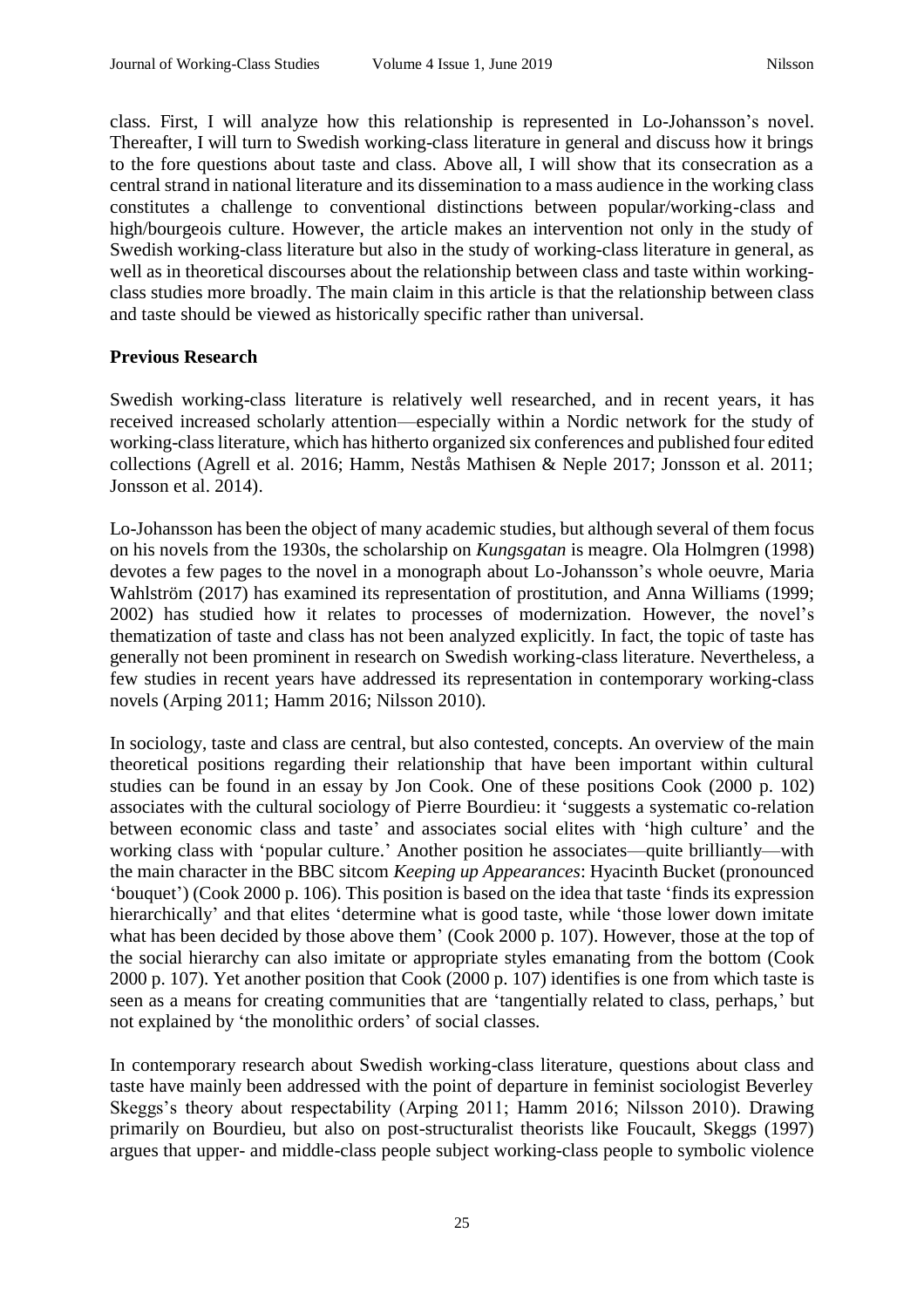by representing them as being unrespectable, for example, by associating their taste with unrespectability.

In recent decades, Bourdieu's theories about the relationship between taste and class have been subjected to much critique. One example, which is of special relevance for this article, can be found in Rune Sakslind and Ove Skarpenes' sociological analysis of the Norwegian middle class. Drawing on Michèle Lamont's comparative research—which has demonstrated that some of Bourdieu's theories seem to hold only in the French context where they were originally developed—Sakslind and Skarpenes (2014 p. 326) show that 'the culturally conditioned social interaction between classes in Norway follows a particular pattern that is quite different from continental models. Thus, they argue, 'the seeming universals of class theory' are not necessarily applicable everywhere (Sakslind & Skarpenes 2014 p. 325). Consequently, they call for 'the study of class culture not as something universal, but as something particular, embedded in social formations' (Sakslind & Skarpenes 2014 p. 331).

## **Class and Taste in** *Kungsgatan*

1

*Kungsgatan* is a Bildungsroman. Its protagonist, Adrian, is a farmer's son who leaves the village where he has grown up and moves to Stockholm. He encounters many difficulties, the worst of which is that he is infected with gonorrhea, before managing to shed his rural identity and become a class-conscious urban proletarian. This story fits well into the main theme in Lo-Johansson's novels from the 1930s: the transformation of Sweden from a traditional rural society into a modern, urbanized nation in which the working class and the labor movement constitute the central social and political force (Nilsson 2003). However, one of the things that makes *Kungsgatan* stand out in Lo-Johansson's oeuvre is that its discussion of modernity and class often brings to the fore questions about taste.

Early in the novel, before moving to the city, Adrian attends a winter school for farmers. There, he articulates a conservative ideology, expressed in an essay in which he 'jämförde spinnrockens skönhet med en självbindande slåttermaskins och kasserade den sistnämnda' [compared the beauty of the spinning wheel to that of a self-binding mowing machine and discarded the latter] (Lo-Johansson 1935 p. 21).<sup>1</sup> This conservatism is expressed as a taste judgement. Adrian prefers the old and agrarian over the modern and technical on what seems to be purely aesthetical grounds. That modern agricultural technology might be efficient, for example, seems not to matter; it is discarded because it is not as beautiful as a spinning wheel. Adrian's conservatism is also connected to his social position as the son of a farmer. For, in *Kungsgatan*, like in Johansson's novels from the 1930s in general, farmers are associated with the past and described in opposition to modernity, which is connected to urbanity and the working class (Nilsson 2003 p. 25–27). For example, the first section of *Kungsgatan*, which describes Adrian's childhood in the countryside, has the title 'På sextusen års grund' [On sixthousand-year-old ground] (Lo-Johansson 1935 p. 3).

During his stay at the school, Adrian begins to change. Above all, his encounter with the teachers makes him question not only his own taste but the taste of farmers in general:

Det minsta konstföremål på lärarnas väggar, även kopiorna, ett stycke mineral på deras bord, några blommor i en vas uppvägde allt böndernas mischmasch, som dessa smaklöst

<sup>&</sup>lt;sup>1</sup> *Kungsgatan* has not been translated into English. All translated quotations in this article are my own, and do not capture the novel's aesthetic merits. The novel has, however, been translated into Danish, Norwegian, Icelandic, Finnish, German, Croatian, and Slovenian.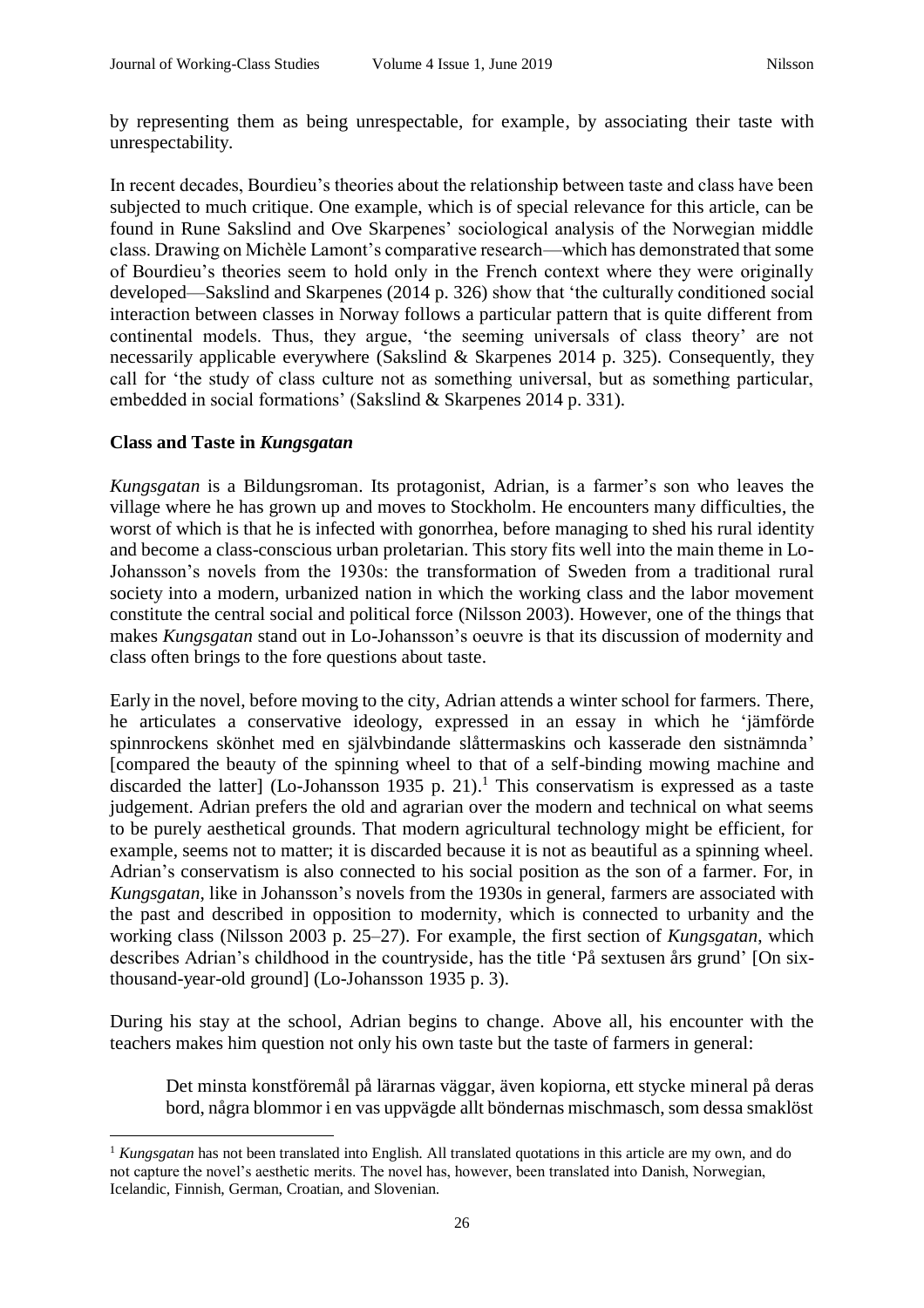samlade hos sig. … Lärarna, dessa idealister, levde ett rikt liv på rätt knappa inkomster. I motsats till bönderna levde de ett djupare, klarare liv, också ett vackrare liv än böndernas så kallade friska, vilket mestadels saknade all lätthet och frihet, och därmed också saknade allt behag. (Lo-Johansson 1935 p. 23)

[The tiniest object of art on the teachers' walls, including the prints, a piece of mineral on their desks, some flowers in a vase, counterbalanced all the farmers' mishmash, that they collected because of their bad taste. … The teachers, these idealists, led a rich life on rather meagre incomes. Unlike the farmers, they led a deeper, clearer life; it was also a more beautiful life than the so-called healthy life of the farmers, which mostly lacked all lightness and freedom and, thus, all pleasure.]

Being the son of a farmer, Adrian occupies a high position in his village. At the school, however, he feels inferior to the teachers. This inferiority is *symbolic*, rather than *economic*. The teachers are not richer than the farmers. But despite their meagre incomes, they lead richer lives. What makes their lives rich seems to be the fact that they have good taste.

This association of class difference with differences in taste continues in the description of Adrian's life in the city. It is expressed mainly through representations of so-called *hötorgskonst*, which *The Swedish National Encyclopedia*'s Swedish-English dictionary translates as 'trashy (third-rate) art, kitsch.' The term comes from Hötorget, a square in central Stockholm where this kind of art used to be sold. It is located near Kungsgatan, the street which has given name to Lo-Johansson's novel. In the novel, this street is mainly associated with prostitution, and this association rubs off also on the paintings sold nearby. Thus, Lo-Johansson's proletarian novel seems to reproduce a rather aristocratic idea about art, namely that artistic value is the inversion of economic value, which is homologous to the idea that romantic love stands in absolute opposition to prostitution.

Hötorgskonst paintings are hand-painted, often made with templates, and mostly depict scenes from nature. In *Kungsgatan*, it is especially the latter that makes them appealing to workers in the city:

Det var i synnerhet om fredagskvällarna, som arbetarna intresserade sig för konst. De hade då fått avlöningen för veckan och de hade suttit på kaféerna och blivit en smula glada. Somliga ville bereda hustrun en överraskning när de kom hem sent med litet pengar. Då köpte de en tavla och tog den med. De kände först av allt efter om tavlan var riktigt torr. På motiven kunde de aldrig anmärka. De flesta motiven var från landet, och det var köparna med, men de hade nästan glömt bort, hur landet såg ut i verkligheten. De andra trodde blint, att landet var som på Hötorgsmålarens tavlor. (Lo-Johansson 1935 p. 31)

[It was especially on Friday nights that the workers took an interest in art. They had received the week's salary by then, and they had been sitting in cafés and become somewhat merry. Some of them wanted to surprise the wife when they came home late with little money. Thus, they bought a painting and brought it with them. They made sure first and foremost that the painting was really dry. They could never complain about the motifs. Most of the motifs were from the country, and so were the buyers, but they had almost forgotten what the country really looked like. The others believed blindly that the country looked like it did in the Hötorg-painter's paintings.]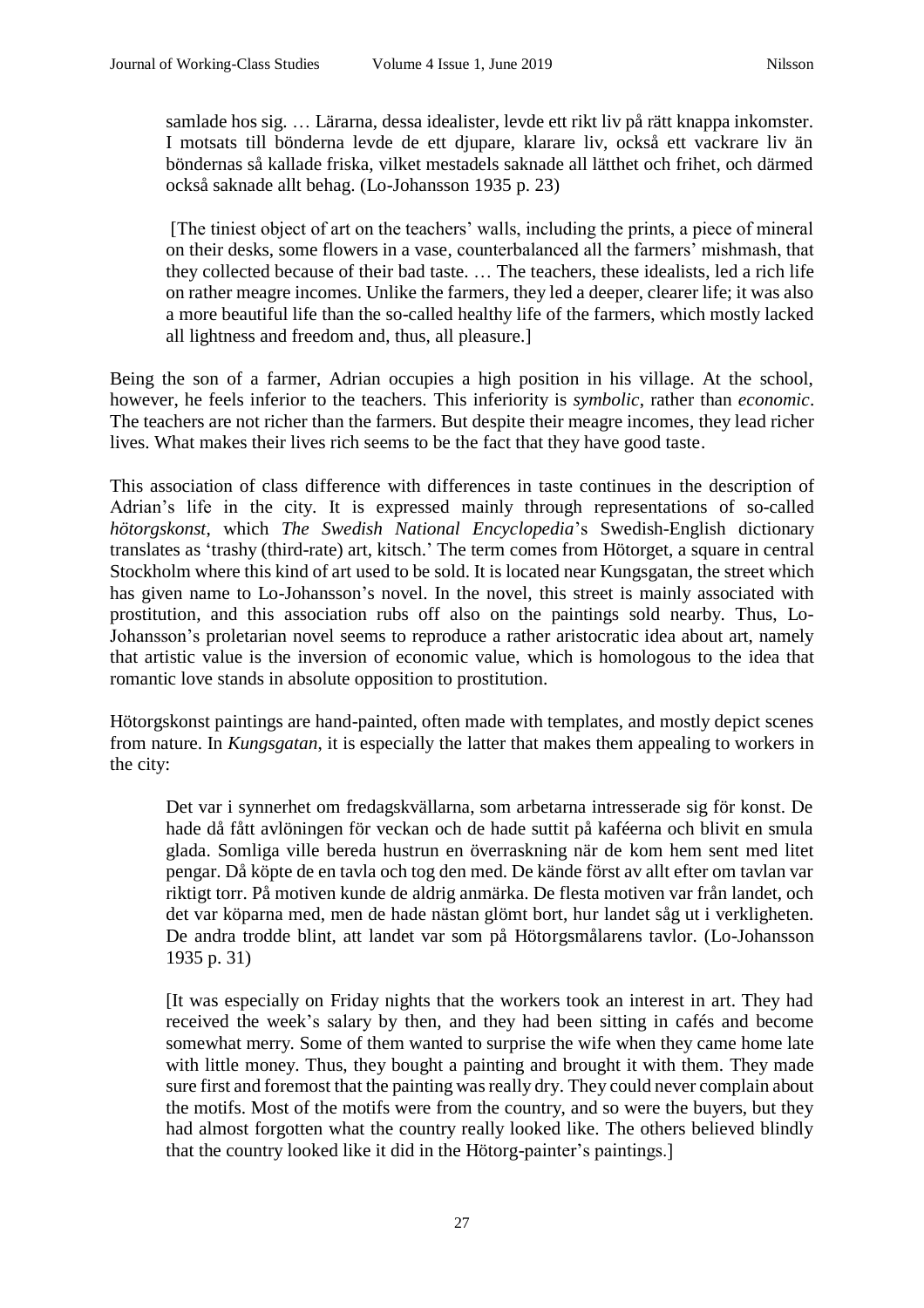Thus, like Bourdieu and his followers, Lo-Johansson associates workers with popular art. His description of their focus on the paintings' content is also consistent with Bourdieu's claim that working-class taste is governed by an 'anti-Kantian aesthetic,' which 'gives priority to what works of art are about over how they are formed' (Cook 2000 p. 102).

However, Lo-Johansson also complicates the relationship between workers and popular art by emphasizing that the appeal of this art is a product of the workers' association with the countryside—that is, they have not yet liberated themselves from their former rural identities and become urban proletarians. Furthermore, he describes this kind of art as being *ideological*. In Anna William's (1999 p. 9) words, Lo-Johansson thematizes how 'consciousness is formed' and analyzes 'the role of art as both a creative and manipulative force in such processes.' The hötorgskonst paintings in *Kungsgatan* replace the 'real' countryside with a kitsch version of it, one that produces nostalgia, and thus *hinder* the development of a new, urban, proletarian identity among workers.

Moreover, the novel does not just represent urban workers as country folk in disguise. It also associates them with a desire to become bourgeois. This includes Adrian, at least initially:

Han ville ha ett arbete, där han fick gå ren om händerna och snyggt klädd. Det var vid en tid, då alla ville det. Det var en tid, då arbetarna ville se sina barn som borgare. Det var den tid, då kvinnan av alla klasser vart en liten dam. (Lo-Johansson 1935 p. 38)

[He wanted a job where he could walk around with clean hands and nice clothes. It was a time when everyone wanted that. It was a time when the workers wanted to see their kids become bourgeois. It was a time when women of all classes became little ladies.]

Even the most class-conscious urban proletarian in *Kungsgatan*—Adrian's mentor, the elderly construction worker Moderat—seems to have internalized bourgeois values, especially bourgeois *taste*. This is brought to the fore in a description of the room in Moderat's apartment that Adrian rents:

Det hade mörkbruna tapeter, kakelugn som sköt i tak i det höga rummet, toalett i farstun, en uråldrig chiffonjé, en plyschsoffa som kunde förvandlas till säng, kommod med paradhanduk, hemvävda trasmattor, underst korkmatta, en asparagus i en korg, fikus på ett trebensbord, knypplade dukar och på väggen en fotografi av Branting, uppflugen högst under taket. Alla prydnader var av gips, garn eller utgjordes av fotografier. Böcker fanns inte. Men på väggen, där soffan stod, hängde en hemsydd väggbonad på vilken lästes:

'Fågel söker fäste, människan söker bo. Eget litet näste ger den bästa ro' (Lo-Johansson 1935 53)

[It had dark-brown wallpaper, a tiled stove that rose toward the high ceiling, a toilet in the vestibule, an ancient desk, a plush sofa that could be turned into a bed, a washbasin with an embroidered towel, home-woven rag-carpets, linoleum underneath, an asparagus in a basket, an India-rubber tree on a three-legged table, pillow-lace, and on the wall a photograph of Branting, perched under the ceiling. There were no books. But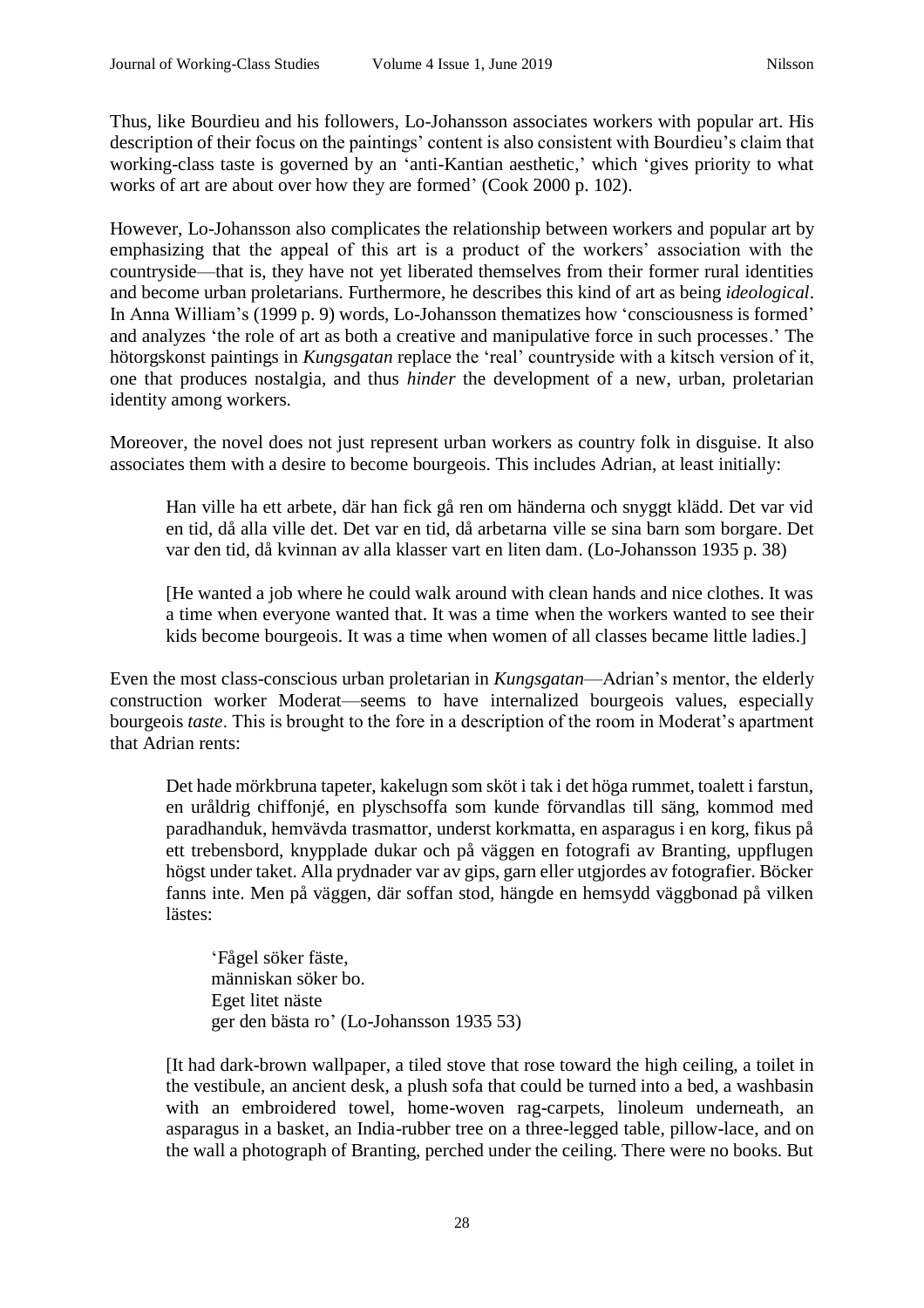on the wall, where the sofa was, there was a home-sewn tapestry on which one could read:

'A bird seeks its place man seeks a home A little nest of one's own gives the best peace and quiet']

Branting was the leader of the Swedish labor movement. His picture is the only thing connecting the interior decoration in Moderat's home to the working class. Everything else indicates that the apartment is home to a family that mimics the bourgeoisie.

Toward the end of the novel, Adrian finally manages to break free of his old identity and become a class-conscious urban proletarian. At the same time, he also gains access to the world of high culture. The latter is exemplified by him visiting a theatre performance with his girlfriend, Tora, a class-conscious proletarian who has grown up in the city:

En kväll gick de på teatern, som spelade en av de sista gångerna för säsongen. Han upplevde med förödande styrka den stora konstens ödslighet, medan Tora tycktes ha svårare att förstå dessa ur ett gammaldags borgerligt hemlighetsmakeri uppståndna konflikter. Ett slag skämdes han också, medan han satt därinne. Det var vid tanken på föräldrarna, då han icke tyckt sig ha rätt att göra sig delaktig av kulturen, under det att föräldrarna arbetade utanför. (Lo-Johansson 1935 p. 357)

[One night they went to the theater, which gave one of the last performances of the season. He experienced, with devastating force, the desolation of great art, while Tora seemed to have greater difficulties understanding these conflicts emerging from oldfashioned bourgeois mystery-making. For a while, he was also ashamed while sitting there. It was when he thought of his parents, when he did not think that he had the right to participate in culture while his parents worked outside.]

This scene shows that Adrian has been able to overcome the alienation from the world of culture that he had previously experienced at the winter school in his role as the son of a farmer. This is connected to his change of social class—his breaking free from his identity as the son of a farmer—and is accentuated in the description of his insight that his parents, who are still farmers, have no access to the world of culture.

Much like Bourdieu, Lo-Johansson seems to insist on the co-relation between economic class and taste. In *Kungsgatan*, farmers, workers, and intellectuals display different tastes. However, there are aspects of the representation of class and taste in Lo-Johansson's novel that do not harmonize with the Bordieuan theoretical position. One aspect is that while Bourdieu and his followers see the distinction between the bourgeoisie and the working class as homologous with the one between highbrow and popular culture, Lo-Johansson paints a more complex picture. For example, he associates the workers' taste for kitsch art not with their proletarian class position but with their inability to liberate themselves from their previous rural identities. Thus, Adrian, who does manage to break free from his role as the son of a farmer and become a classconscious urban proletarian, develops a taste *not* for popular culture but for highbrow bourgeois culture.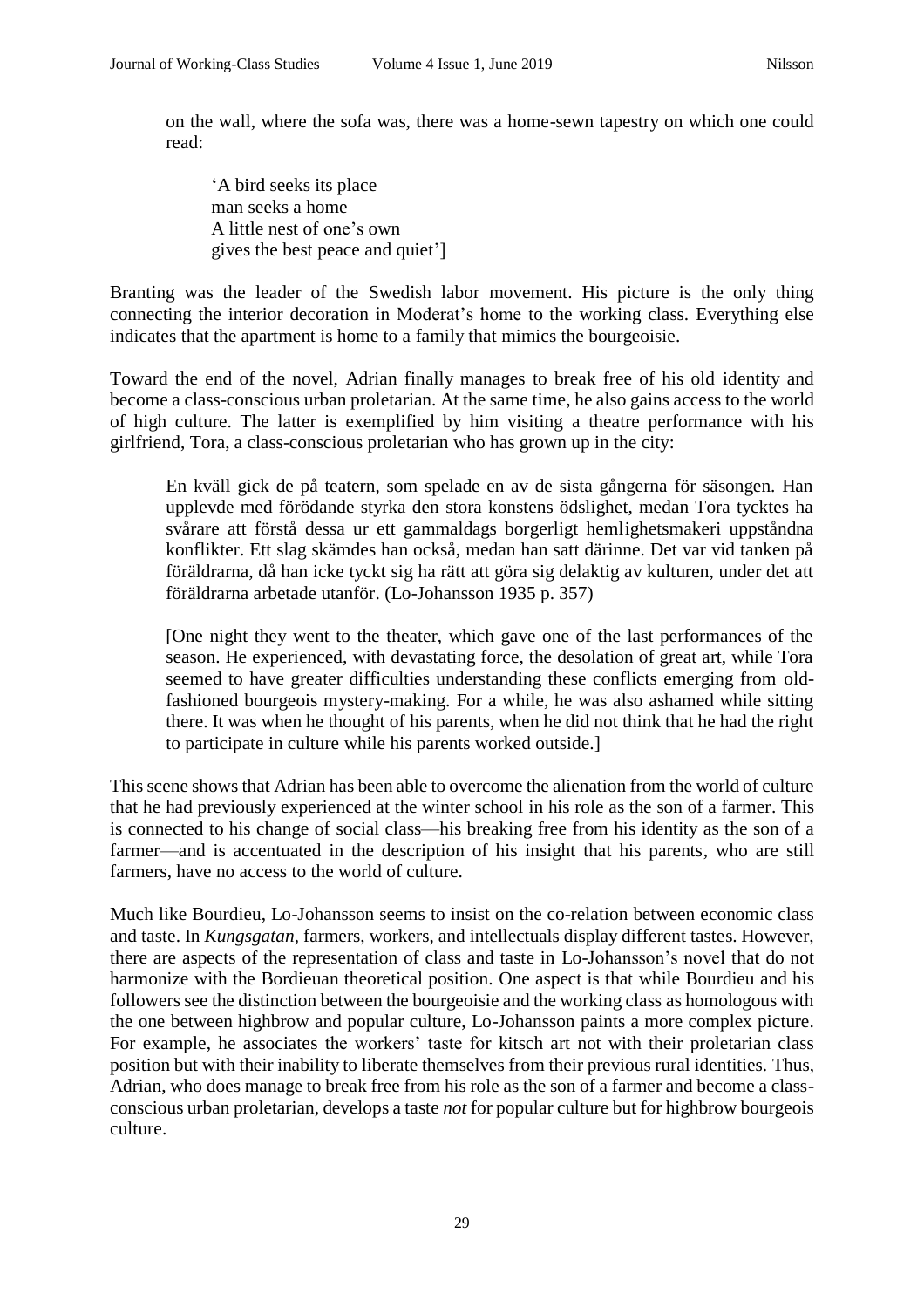Lo-Johansson's representation of taste and class in *Kungsgatan* also has similarities with that theoretical position described by Cook that focuses on hierarchies and mimicking of taste. This is most evident in the description of Moderat's apartment. Perhaps, Adrian's and Tora's visit to the theater could also be seen as an example of mimicking bourgeois taste. However, the latter example indicates that Lo-Johansson's representation of taste hierarchies is rather complex. For, even if Adrian, toward the end of the novel, takes part in cultural activities explicitly described as being bourgeois and as being out of reach for both the urban proletariat (represented by Tora) and farmers (represented by his parents), he himself is described as having developed a proletarian class consciousness. Therefore, Adrian's visit to the theatre should perhaps be understood in analogy with the third position described by Cook: as an attempt to become a member of a community that is only 'tangentially' (or perhaps not at all) related to social class.

## **Swedish Working-Class Literature and Taste**

*Kungsgatan* brings to the fore questions about taste and class not only on the level of content but also through its very status as a work of literature belonging to the tradition of Swedish working-class literature.

According to the standard narrative about its history, working-class literature first emerged in Sweden during the second half of the nineteenth century within the labor movement (Furuland & Svedjedal 2006 p. 4–5; Nilsson 2017 p. 96). The literature produced and read there differed from bourgeois literature in several ways. For instance, politics was more important than aesthetics (Mral 1985 p. 15), and working-class literature had a collective rather than an individual(istic) character (Nilsson 2006, p. 36–37). In addition, working-class writers mainly used short formats, such as poems and songs (Furuland & Svedjedal p. 55–56). Thus, early Swedish working-class literature could very well be—and has indeed been—conceptualized as an *expression* of a *class-specific taste*; this, in turn, can be connected to material conditions specific to the working class, such as the lack of economic means, leisure time, and education necessary for reading novels (Nilsson 2006 p. 38).

However, literary life within the labor movement was in no way totally autonomous from other parts of society. For example, many working-class writers borrowed forms and motifs from bourgeois and religious literature (Nilsson 2006 p. 37). Accordingly, it cannot be viewed as expressing only *proletarian* taste. The fact that it existed solely within the labor movement also means that working-class literature was not a concern for the working class in its entirety, only for those workers who were class conscious and politically organized. Hence, it cannot be seen as an expression of *all workers'* taste. Furthermore, early Swedish working-class literature aimed at *creating* class consciousness (Mral 1985 p. 15). Therefore, it should perhaps be viewed not as *expressing* but as *producing* taste (for example, in the form of taste for literature expressing socialist ideals). Since the labor movement aimed at *transforming* the working class by instilling it with socialist ideas, this taste should perhaps not be associated with the (existing) working class but with a (not yet fully existing) community centered on the labor movement's socialist ideology.

Consequently, the history of early Swedish working-class literature seems to challenge the idea that literary taste can be directly connected to social classes. Its later history also calls into question some ideas about taste hierarchies and their relationship to class hierarchies.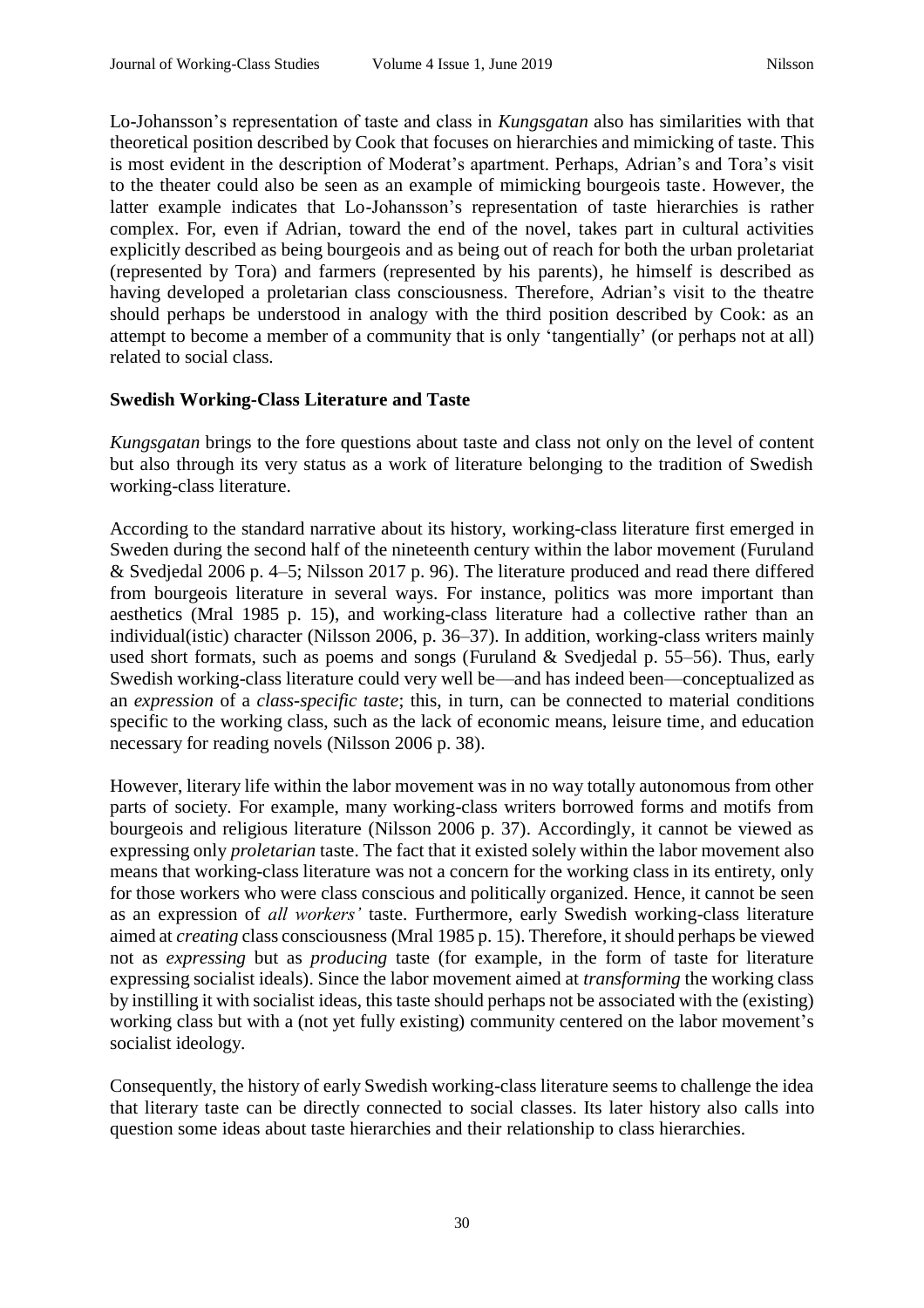Early in the twentieth century, a number of working-class writers—among others Maria Sandel, Dan Andersson, Martin Koch, and Gustav Hedenvind-Eriksson—became successful outside the labor movement (Furuland & Svedjedal 2006 p. 78-79). Some ten years later, another group of working-class writers that included Ragnar Jändel, Ivan Oljelund, and Harry Blomberg also managed to establish themselves in the site of national literature (Uhlin 1950 p. 210–211). In the 1930s, working-class literature had its definitive breakthrough in Swedish literature with the emergence of a generation of working-class writers to which belonged Harry Martinson, Josef Kjellgren, Vilhelm Moberg, Moa Martinson, Jan Fridegård, and Ivar Lo-Johansson (Furuland & Svedjedal 2006 p. 216–219). After World War II, working-class literature was consecrated as a central strand in Swedish national literature (Nilsson 2014 p. 21–22). Perhaps the best symbol of this position is that in 1974 the Nobel Prize in literature was awarded to Harry Martinson and Eyvind Johnson as representatives for 'the many proletarian writers or working-class poets' in Swedish literature (Gierow 2018).

Some commentators have argued that the breakthrough for and consecration of working-class literature in Swedish national literature was a result of working-class writers abandoning the proletarian aesthetics that had been developed within the labor movement and instead catering to bourgeois literary tastes. For instance, Arne Melberg (1973 p. 85) argued that working-class literature was 'absorbed' by bourgeois literary institutions, whereas Birgitta Holm (1975 p. 247) claimed the confrontation between working-class writers and the bourgeois institution of literature resulted in the former 'succumbing.' In light of these ideas, the breakthrough for and consecration of working-class literature in Swedish national literature appears to be examples of the bourgeoisie (mis)appropriating working-class literature while keeping the existing hierarchies of taste intact. However, in the following, I will argue that it represents a reconfiguration of these hierarchies.

One indication that the consecration of Swedish working-class literature has indeed reconfigured the dominant taste hierarchies is that it was opposed by many bourgeois critics, who in the 1920s and 1930s did their best to condemn this literature. The most notorious of them was Sven Stolpe, who from 1926 launched a series of attacks on the emerging generation of working-class writers (Nordmark 1978 p. 17). In an article published in 1928, for example, he argued that the rise of working-class literature represented an unfortunate tendency toward democratic levelling within the realm of literature (Stolpe 1928).

Stolpe's rejection of working-class literature has the form of a taste judgement. On the one hand, he admitted that the worker is a legitimate motif in literature. No 'sane person,' he argued, 'any longer subscribes to the classical doctrine that literature should exclusively depict kings, princes, and their likes,' and he claimed that writers' interest in 'modern social life, including its everyday or repulsive forms' has made the Swedish novel 'richer' (Stolpe 1928). On the other hand, he argued that when it comes to literary form, working-class literature has no merits: 'Actually, all is said if one claims that working-class writing is naturalistic: a more antiquated literary style, a theory that is more at odds with the innermost trends of our time is hard to find' (Stolpe 1928). In other words, those who appreciate working-class literature are out of touch with contemporary taste.

Stolpe's critique of working-class literature for being aesthetically backward is far from unique. As has been demonstrated by Valentine Cunningham (1997 p. 5), among others, radical literature from the 1930s has often been associated with older literary styles—thereby possible to condemn as a 'historical blip or bypass on which writing got snagged and slowed down in the long march of the twentieth century from modernism at the beginning to modernism at the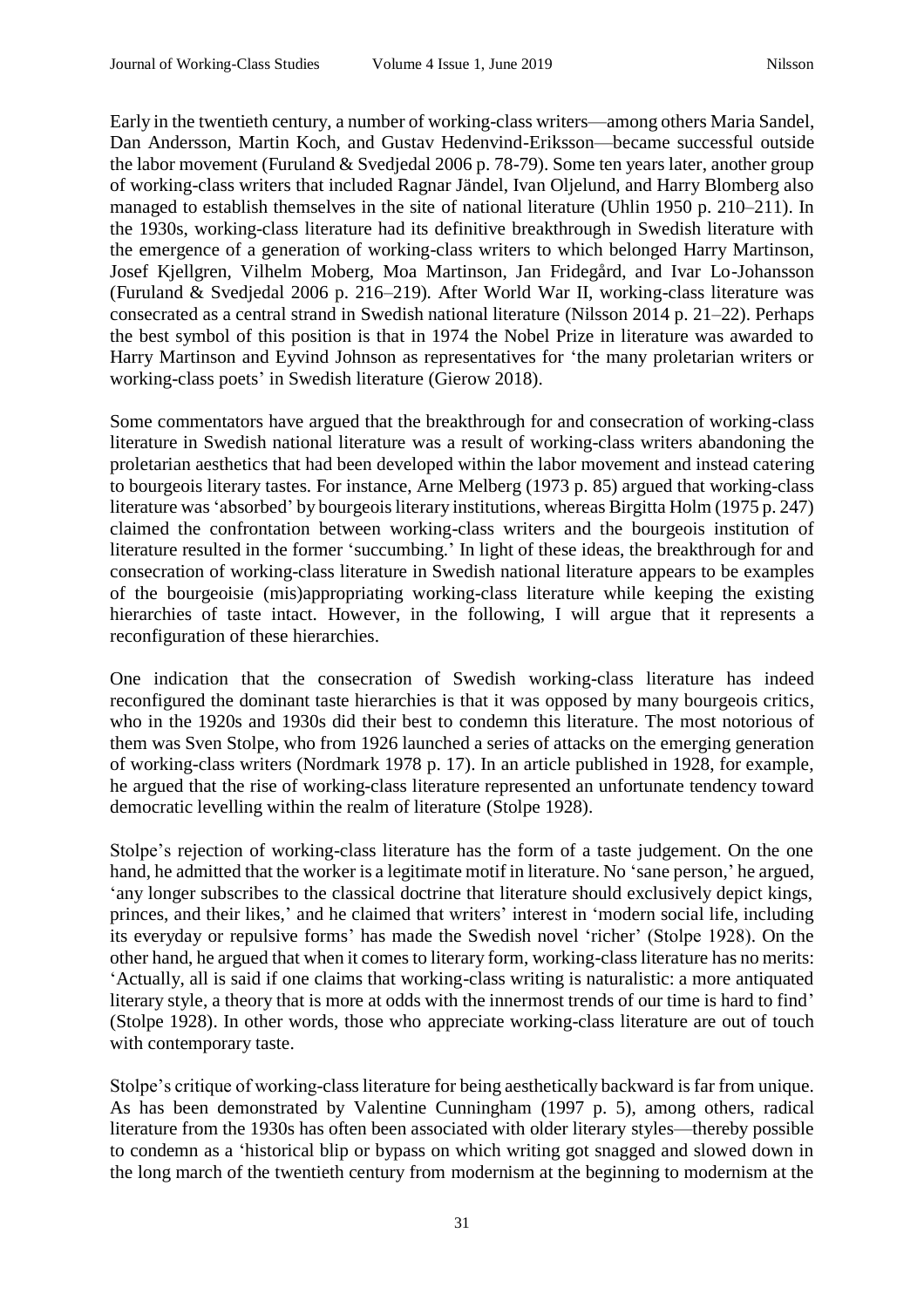end.' In response to such accusations, much scholarly energy has been invested in attempts to establish links between this literature and the dominant, or even avant-garde, aesthetic discourses of its time.

In Sweden, this has mainly taken the form of emphasizing the links between 1930s workingclass literature and modernism (Nilsson 2003; Witt-Brattström 1988). This research is not without merits. Many Swedish working-class writers were indeed influenced by modernist aesthetics, and this needs to be acknowledged. However, even if this means that they were in touch with the most advanced aesthetic ideas of their time, it does not mean that they did not challenge the dominant literary taste. The (counter) attacks by Stolpe and other leading bourgeois critics is evidence of this. Further, since modernism was not considered an important strand in Swedish literature until after World War II, the modernistic features of 1930s workingclass literature were also condemned as violations of good taste. These condemnations, however, did not only come from bourgeois critics; they also came from critics affiliated with the labor movement. The most well-known of these is the Marxist critic and poet Ture Nerman, who accused the modernists among working-class writers of aestheticism and escapism and who has gone down in history as Swedish modernism's enemy number one (Nilsson 2003 p. 245–253).

It was not only its modernist tendencies that made 1930s Swedish working-class literature a target for critique from the labor movement. As has already been mentioned, Lo-Johansson had his definite literary breakthrough in 1933 with the novel *Godnatt jord* [*Breaking free*]. Together with two other novels published the same year—Moa Martinson's *Kvinnor och äppelträd* [*Women and Apple Trees*] and Jan Fridegård's *En natt i juli* [A Night in July]—it also marked the breakthrough of the most important genre in 1930s Swedish working-class literature, namely the more or less autobiographical proletarian Bildungsroman. Some critics affiliated with the labor movement received Lo-Johansson's novel positively. One of them was Alfred Kämpe, who even compared its author with August Strindberg (Furuland 1976 p. 73). Nevertheless, some critics within the labor movement condemned the novel for being too pessimistic and for maligning working-class people (Furuland 1976 p. 73–75). A similar criticism was also put forward by some bourgeois critics, who objected to Lo-Johansson's alleged naturalism, thereby reproducing the critique of working-class literature formulated by Stolpe a few years earlier (Furuland 1976 p. 76–77).

In the 1930s, Swedish working-class literature challenged the dominant literary taste. The opposition facing working-class writers from bourgeois critics might imply a clash between classes. However, the fact that some critics affiliated with the labor movement also condemned working-class literature indicates that things are in fact more complicated.

Another complicating fact is that the breakthrough for Swedish working-class literature in the 1930s was mainly a breakthrough in intellectual circles, to which most workers did not have access. For example, the first edition of Lo-Johansson's *Kungsgatan* was printed in 2,200 copies, with three additional printings of 1,000 extra copies over the next five months (Furuland & Oldberg 1961 p. 14). These relatively low numbers—combined with the fact that it was published not by any working-class press but by Sweden's most prestigious publishing house, Bonniers—indicate that the novel did not reach any substantial audience within the Swedish working class, which at the time consisted of around one and a half million people (Therborn 1981 p. 47). Thus, 1930s Swedish working-class literature seems to have much weaker connections to the working-class than the older working-class literature that was produced, circulated, and read within the labor movement.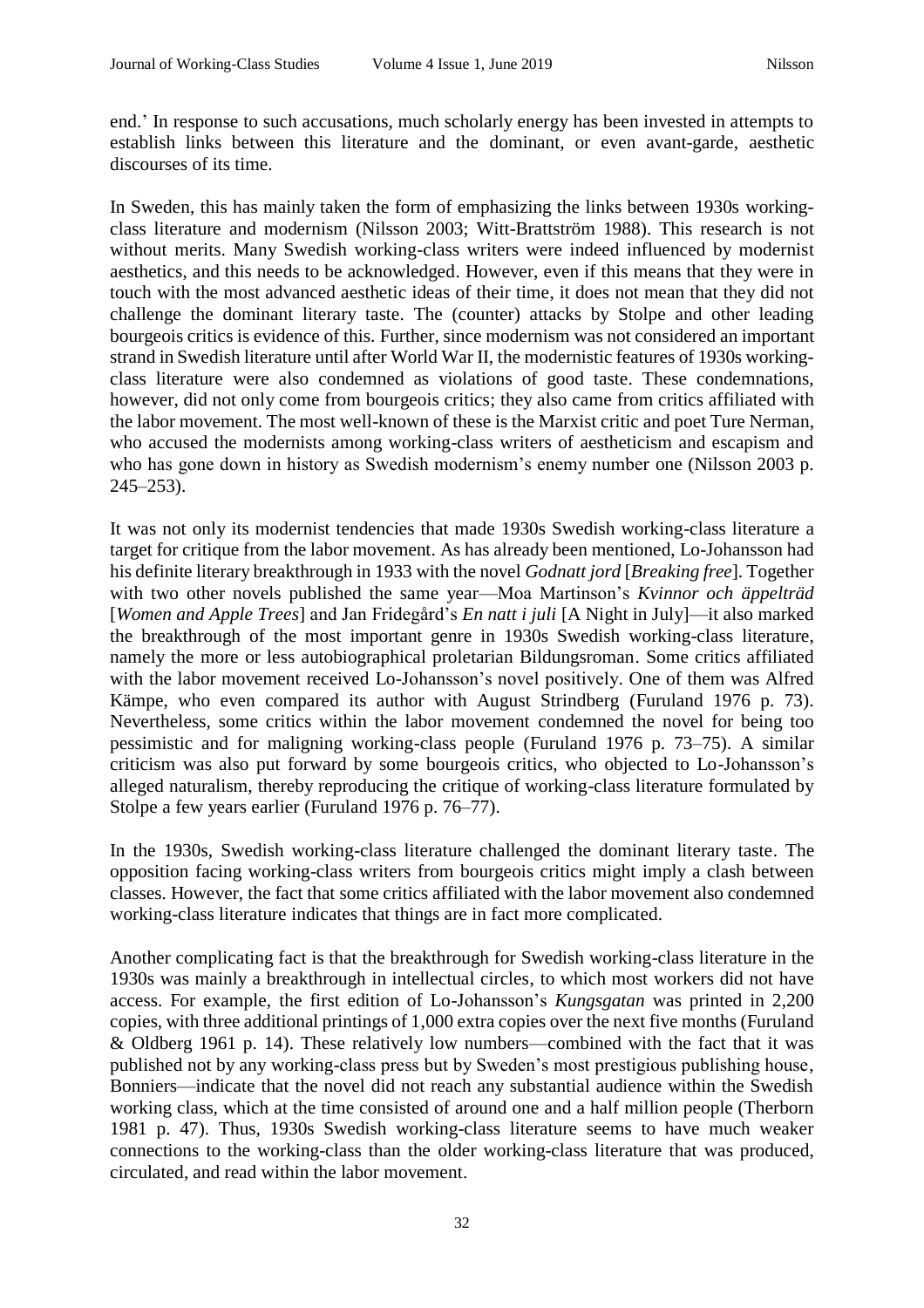However, in the 1940s and 1950s, many working-class writers did in fact reach mass readerships among workers, mainly through cheap editions of their works from the 1930s that were targeting working-class audiences (Nilsson 2006 p. 75–77). For example, in 1943, Bonniers published a moderately priced two-volume edition of *Kungsgatan*. At first, 45,000 copies were printed, followed by another 20,000 (Furuland & Oldberg 1961 p. 14). In 1950, a more expensive bound edition, again in two volumes, was printed in 40,000 copies. In addition, *Kungsgatan* was serialized in two labor-movement newspapers in 1944 and in 1947–48 (Furuland & Oldberg 1961 p. 14). It was also filmed in 1943 (Furuland & Oldberg 1961 p. 124– 125).

Besides eventually becoming popular among reading workers, the working-class literature of the 1930s has also, retroactively, been embraced by the labor movement. For example, the Swedish Trade Union Confederation has instituted a literary prize in Lo-Johansson's name, which is given out every year to an 'important working-class writer' (Ivar Lo-priset 2018).

Working-class literature has remained an important strand in Swedish literature until today in terms of both its status as high literature and its popularity. This is most evident in Lo-Johansson's case. In the definitive work about Swedish literary history, *Den svenska litteraturen* [Swedish literature]—whose volume about the period 1920–1950 has the subtitle 'Modernister och arbetardiktare' [modernists and working-class writers]—more than seven pages are devoted to Lo-Johansson (whose picture also appears on the back cover) (Lönnroth & Delbland 1993). He has also remained one of the most-read Swedish authors. For example, *Kungsgatan* has continued to appear in new editions, including easy-to-read versions, audio books, and electronic books. In 2015, it was selected book-of-the-year by the project 'Stockholm läser' [Stockholm reads]. The project activities included reading circles, lectures, film screenings, and literary walks (Stockholm läser 2018). Two new editions of *Kungsgatan*  were published for the project: one easy-to-read-version and one full-length version with a foreword by contemporary working-class writer Susanna Alakoski. During the project, *Kungsgatan* became the most borrowed book at Stockholm's public library (Nummer ett 2018).

The fact that Swedish working-class literature is a central strand in national literature, at the same time as it is embraced by the labor movement and popular among both workers (at least historically) and reading people in general, challenges some ideas about the relationship between class and taste. Above all, it makes it difficult to argue that what workers like is popular literature, while the bourgeoisie enjoys high literature. It also calls into question the idea that hierarchies of taste are analogous with class hierarchies. After all, Sweden is a capitalist society, in which the bourgeoisie is the dominant class. At the same time, the dominant literary taste does not exclude working-class literature.

## **Conclusion**

Swedish working-class literature challenges common ideas about the relationship between class and taste, which shows that such ideas are marked by the contexts in which they emerge. For example, Pierre Bourdieu's cultural sociology—which remains one of the central theories about this relationship despite the recent criticism—has been developed in a context (France) where working-class literature has been neither popular among workers nor considered high literature. The same can be said about those theories which emphasize the rigidity of hierarchies of taste and describe negotiations between classes in terms of mimicking and appropriation. After all, Hyacinth Bucket is indeed a very British lady.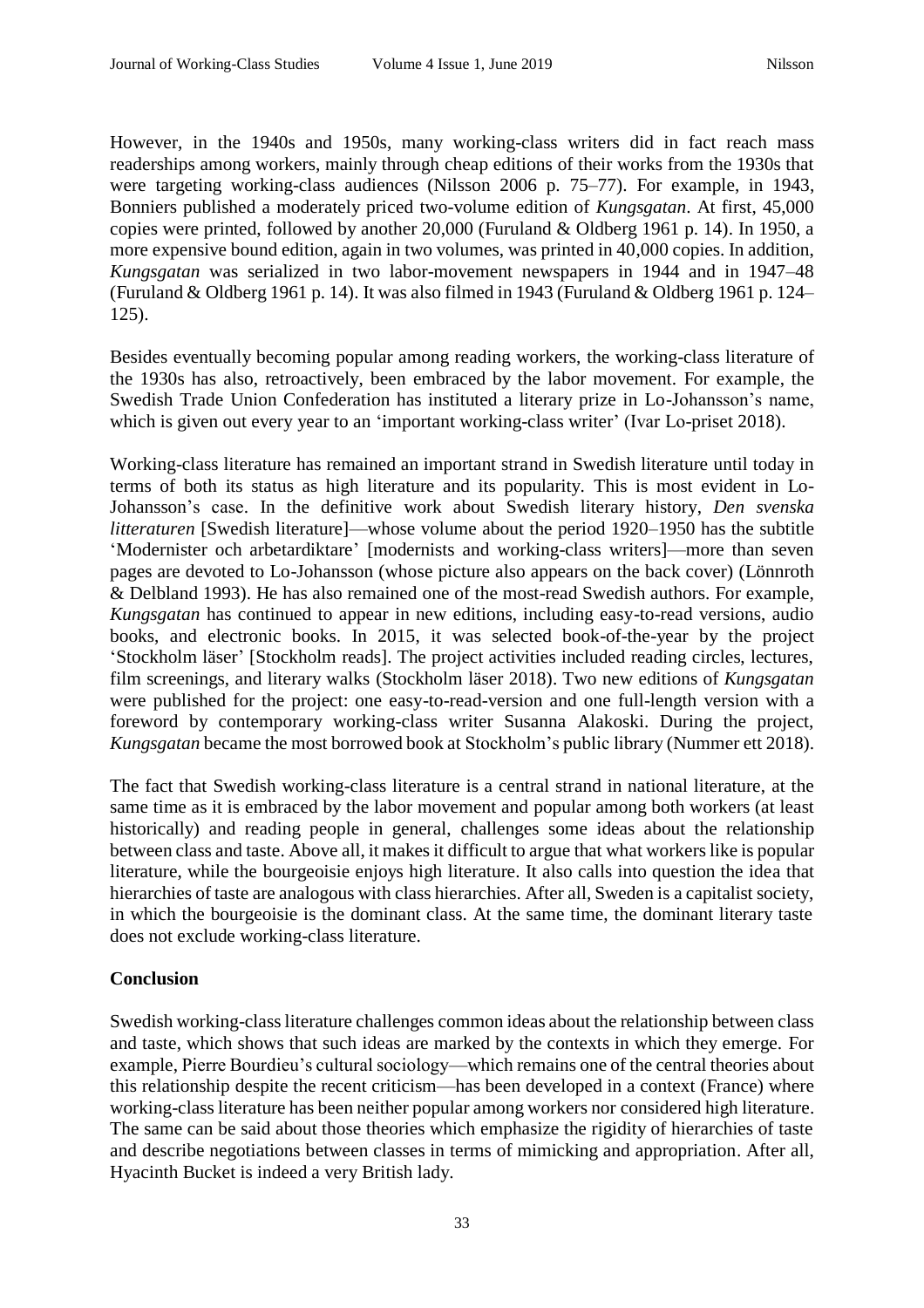Attention to historical specificities can help clarify some puzzling aspects of the representation of class and taste in Lo-Johansson's *Kungsgatan*. The novel's protagonist, Adrian, struggles to break free from his earlier identity and become a class-conscious proletarian. However, at the same time as he completes this transformation, he also discovers high art. Thus, from the perspective of Bourdieu's sociology of culture, it would seem as if he is simultaneously gaining access to and becoming alienated from the working class. From another theoretical position, he could be interpreted as someone who, as he becomes a proletarian, mimics the taste of those above him or inscribes himself in a community that has no direct relation to class. However, if one considers that Lo-Johansson belonged to a generation of working-class writers whose works were about to become an important strand in modern Swedish literature, it is far from impossible to imagine that he might not have viewed the realm of high literature as a bourgeois domain or as a realm outside of class society. Instead, he may have viewed it as domain that would not remain exclusively bourgeois much longer. Then, Adrian's going to the theater is not necessarily a mimicking of bourgeois taste or a transience of class-based tastes—it could just as well be him entering a sphere from which he has hitherto been excluded but which he now, after having become a class-conscious worker, intends to conquer.

This shows that Swedish working-class literature provides productive avenues to re-theorize conventional scholarly understandings of the relationship between class and taste. This is no less true regarding the common distinction between popular/working class and high/bourgeois culture. Accordingly, working-class studies could benefit from more comparative studies that make visible the complexity of class and its relationship to phenomena such as taste, as well as the influence of historical contexts.

## **Author Bio**

**Magnus Nilsson** is professor of comparative literature at Malmö University, Sweden. He is the author of many studies of working-class literature, including *Literature and Class: Aesthetical-Political Strategies in Modern Swedish Working-Class Literature*, published by the Humboldt University in Berlin in 2014. Together with John Lennon, he is the editor of *Working-Class Literature(s): Historical and International Perspectives*, published by Stockholm University Press in 2017.

## **Bibliography**

- Agrell, B., Arping, Å., Ekholm, C. and Gustafson, M. (eds), 2016, *'Inte kan jag berätta allas Historia?': föreställningar om nordisk arbetarlitteratur*, Göteborgs universitet/ Institutionen för litteratur, idéhistoria och religion, Göteborg.
- Arping, Å. 2011, 'Att göra skillnad: Klass, kön och etnicitet i några av det nya seklets uppväxtskildringar', in B. Jonsson, M. Nilsson, B. Sjöberg & J. Vulovic (eds.), *Från Nexø till Alakoski: Aspekter på nordisk arbetarlitteratur*, Absalon, Lund, pp. 189-198.
- Cook, J. 2000, 'Culture, class and taste', in S.R. Munt (ed.), *Cultural studies and the working class: subject to change*, Cassell, London & New York, pp. 97-112.
- Cunningham, V. 1997, 'The age of anxiety and influence; or, tradition and the thirties talents', in K. Williams & S. Matthews (eds.), *Rewriting the thirties: modernism and after*, Longman, London & New York, pp. 5-22.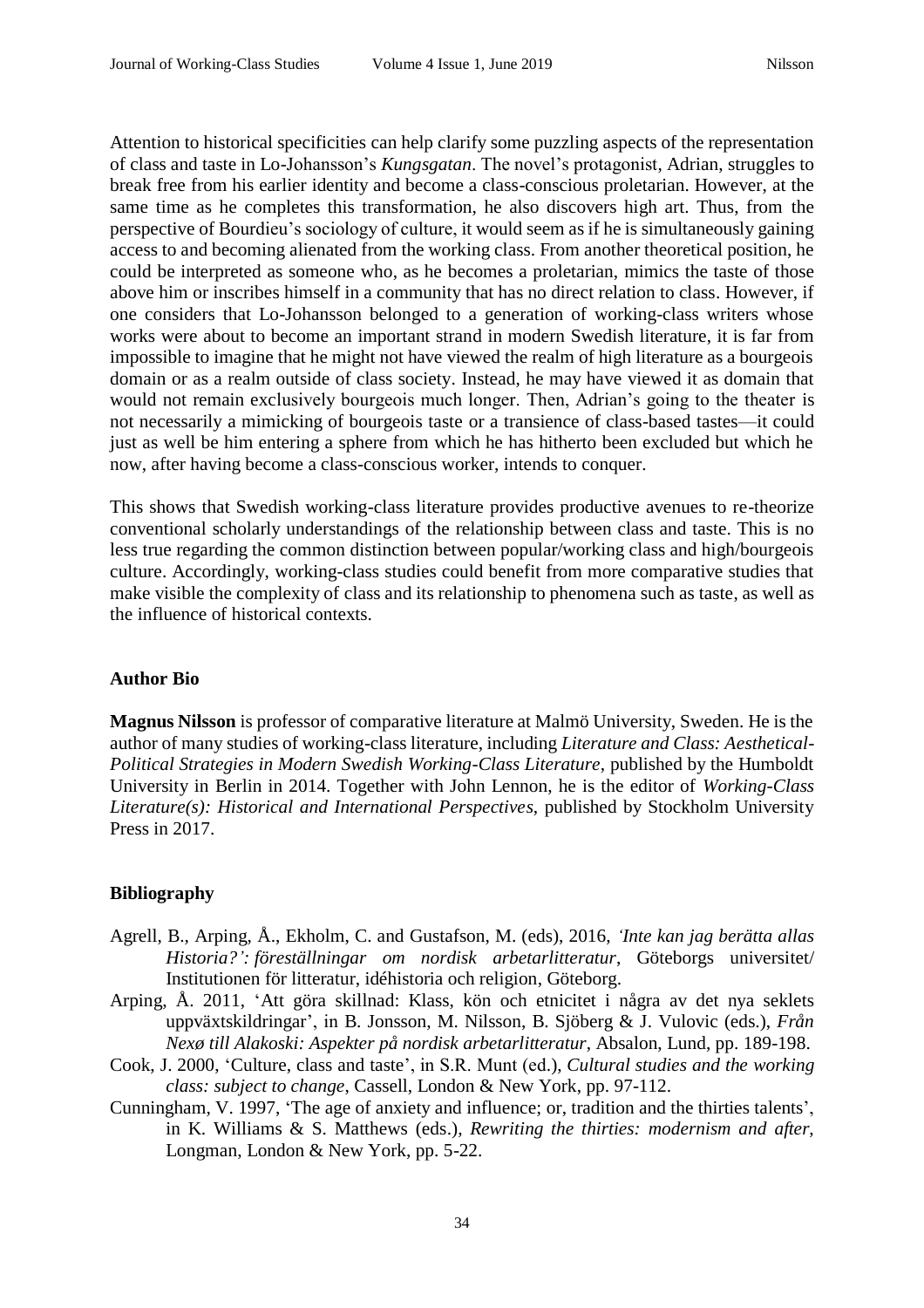- Furuland, L. 1976, *Statarnas ombudsman i dikten: En bok om Ivar Lo-Johansson*, Stockholm: LT/Svenska lantarbetarförbundet, Stockholm.
- Furuland, L. & Oldberg, R. 1961, *Ivar Lo-Johansson i trycksvärtans ljus: En bibliografi 23 februari 1961*, Bonniers, Stockholm.
- Furuland, L. & Svedjedal, S. 2006, *Svensk arbetarlitteratur,* Atlas, Stockholm.
- Gierow, K. R. 2018, viewed 18 November 2018,

[<https://www.nobelprize.org/prizes/literature/1974/ceremony-speech/>](https://www.nobelprize.org/prizes/literature/1974/ceremony-speech/).

- Hamm, C. 2016, 'Den 'vinröda yllefilten' og andre gjenstander i Susanna Alakoskis *Svinalängorna* (2006): Arbeiderlitteraturens svar på tingteori', in E. Igland Diesen, O. Karlsen & E. Stengrundet (eds.), *Stempelslag: Lesninger i nordisk politisk litteratur*, Novus folag, Olso, pp. 189-213.
- Hamm, C., Nestås Mathisen, I. & Neple, A. (eds.), 2017, *Hva er arbeiderlitteratur?: begrepsbruk, kartlegging og forskningstradisjon*, Alvheim & Eide, Bergen.
- Holm, B. 1975, 'Efterkrigstidens litterära institution: Borgerlig jagidentitet och borgerlig emancipatorik i En privatmans vedermödor', in A. Melberg (ed), *Den litterära institutionen: Studier i den borgerliga litteraturens historia*, Rabén & Sjögren, Stockholm, pp. 240-272.
- Holmgren, O. 1998, *Ivar Lo-Johansson: Frihetens väg*, Natur & Kultur, Stockholm.
- Ivar Lo-Priset 2018, viewed 19 November 2018, [<http://www.ivarlopriset.se/om-priset/>](http://www.ivarlopriset.se/om-priset/).
- Jonsson, B., Nilsson, M. Sjöberg, B. & Vulovic, J. (eds.), 2014, *Från bruket till yarden: Nordiska perspektiv på arbetarlitteratur*: Lunds universitet: Språk- och litteraturcentrum: Litteraturvetenskap, Lund.
- Jonsson, B., Nilsson, M. Sjöberg, B. & Vulovic, J. (eds,), 2011, *Från Nexø till Alakoski: Aspekter på nordisk arbetarlitteratur*. Lunds universitet/Språk- och litteraturcentrum/ Litteraturvetenskap, Lund.
- Lo-Johansson, I. 1933, *Godnatt, jord*, Bonniers, Stockholm.
- ---. 1935, *Kungsgatan*, Bonniers, Stockholm.
- ---. 1990, *Breaking Free*, trans. R. Wright, University of Nebraska Press, Lincoln.
- Lönnroth, L. & Delblanc, S. 1993, *Den svenska litteraturen V: Modernister och arbetardiktare 1920–1950*, Bonnier Alba, Stockholm.
- Melberg, A. 1973, *På väg från realismen: En studie i Lars Ahlins författarskap, dess sociala och litterära förutsättningar*, Gidlunds, Stockholm.
- Mral, B. 1985, *Frühe Schwedische Arbeiterdichtung: Poetische Beiträge in Sozialdeokratischen Zeitungen 1882–1990*, Uppsala Universitet, Uppsala.
- Nilsson, M. 2006, *Arbetarlitteratur*, Studentlitteratur, Lund.
- ---. 2010, *Den föreställda mångkulturen: Klass och etnicitet i svensk samtidsprosa*, Gidlunds, Hedemora.
- ---. 2014, *Literature and class: aesthetical political strategies in modern Swedish working-class literature,* Nord-Europa Institut der Humboldt-Universität, Berlin.
- ---. 2017, 'The making of Swedish working-class literature', in J. Lennon & M. Nilsson (eds.), *Working-class literature(s): historical and international perspectives*, Stockholm University Press, Stockhollm, pp. 95-127.
- ---. 2003, *Den moderne Ivar Lo-Johansson: Modernisering, modernitet och modernism i statarromanerna*, Gidlunds, Hedemora.
- Nordmark, D. 1978, *Samhället på scenen: En studie i Rudolf Värnlunds drama Den heliga familjen – Dess litterära och sociala förutsättningar*, Umeå universitet, Umeå.
- Nummer Ett. 2018, viewed 18 November 2018, [<http://bloggar.biblioteket.se/stockholmlaser/nummer-ett>](http://bloggar.biblioteket.se/stockholmlaser/nummer-ett)